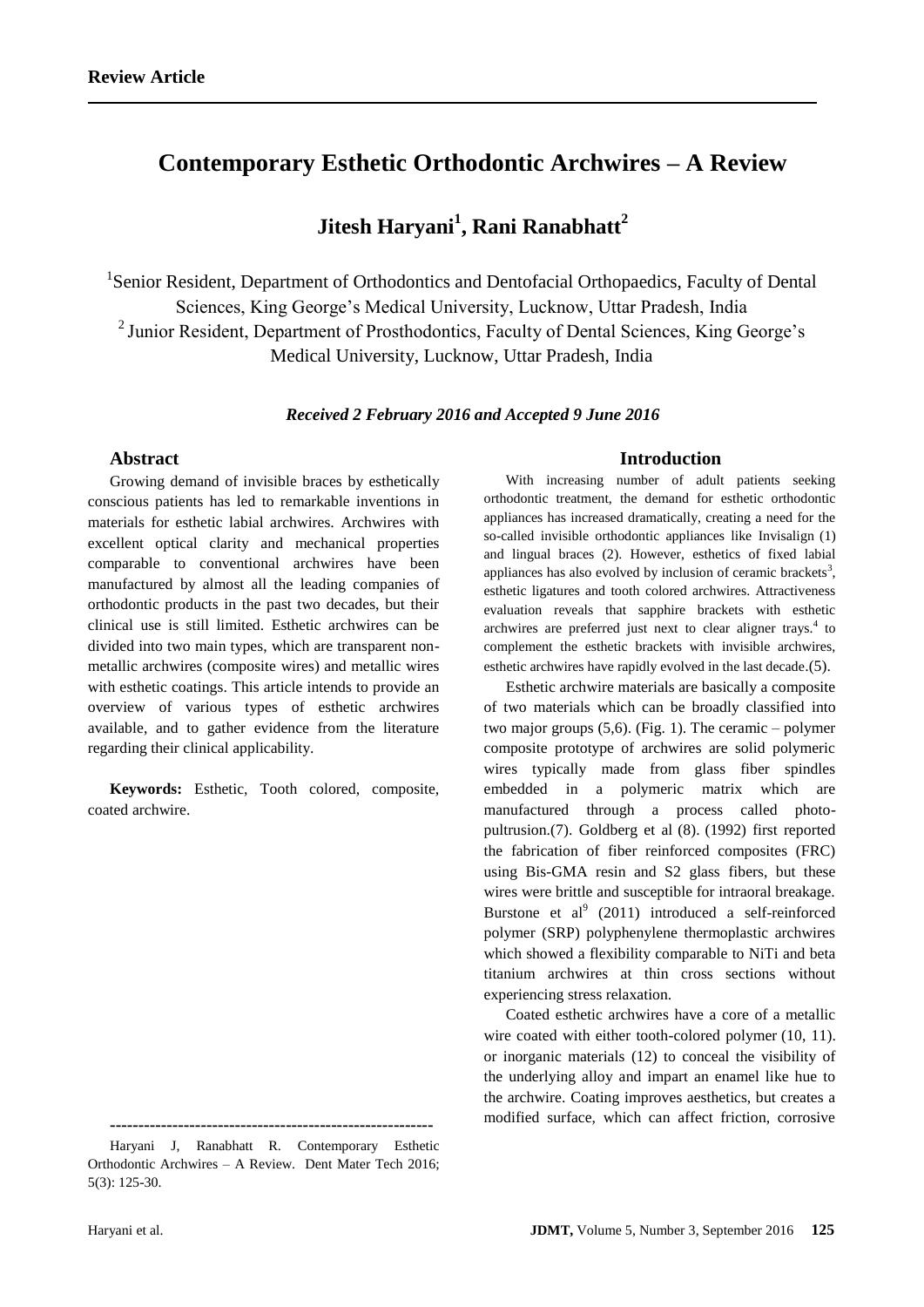Properties, and the mechanical durability of the wires. The coated wires are also found to be routinely damaged from mastication and activation of enzymes (Kusy, 1997) (7), due to which this coating has been described as 'undurable' (Proffit and Fields, 2002).(13).

Despite of advancements in wire technology, the clinical use of esthetic wires is still limited, probably due to lack of evidence based research and practitioner familiarity with these wires. So the purpose of this review was to compile the available data on various esthetic orthodontic wires and to analyze whether the properties of esthetic wires are comparable to conventional orthodontic archwires.

# **Materials and methods**

A systematic review on this topic was not possible, as related articles were few and of varied origin; therefore, a literature search was conducted for peer reviewed articles published in English language. The systematic search was carried out for the keywords 'Esthetic', 'Tooth colored', 'Composite', 'Coated' and 'Archwire' from the year 1995 to October 2015 in Medline (PubMed) database. Articles retrieved from the electronic search were hand searched for the related references. The full text of all articles identified through the electronic and manual searches were reviewed and assessed for suitability. After applying the Boolean term "AND" for the keywords combinations Esthetic AND archwire; Tooth colored AND archwire; composite AND archwire; coated AND Archwire, a total of 95 articles were obtained. But after applying the following inclusion/exclusion criteria, eliminating duplicates, scrutinizing abstracts and full texts where necessary, only 22 relevant articles remained which were reviewed.

### **Inclusion Criteria**

1. Both *in-vivo* and *in-vitro* studies were included

2. Studies exclusively on esthetic orthodontic archwires

3. Any type of study including randomized clinical trials, case control trials, review articles and descriptive studies were considered

4. Studies in English language only

# **Exclusion criteria**

1. Studies on non-esthetic and ion implanted archwires

2. Studies on lingual orthodontic wires

A detailed search strategy and flow diagram showing selection of articles is illustrated in (Fig. 2)



Figure 1: Classification of esthetic archwires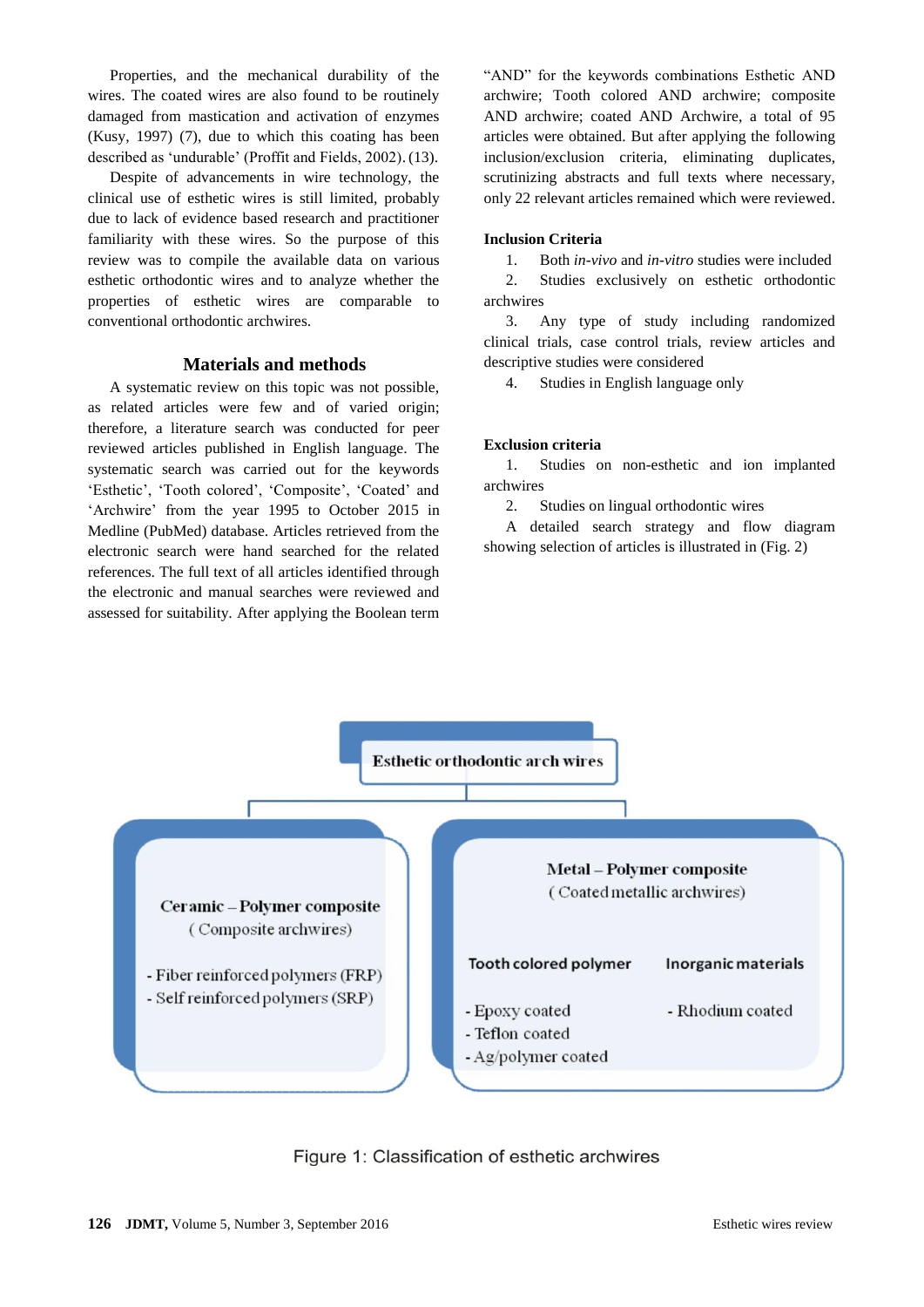

Figure 2: Systematic search strategy

#### **Results**

The final 22 articles comprised of 10 articles on composite wires and 12 articles on coated esthetic archwires; majority studies were *in-vitro* or *ex-vivo*, and there was no randomized clinical trial available on clinical efficiency of esthetic orthodontic archwires. Most articles focus mainly on mechanical properties and surface characteristics of esthetic archwires

Based on the review, experimental studies on fiber reinforced composite archwires show promising results for their application as esthetic alignment archwires. Bending or flexural properties of FRC wires was reported to be comparable to conventional NiTi archwire (14, 15, 16). Composite archwires possess higher sliding friction and surface roughness than stainless steel but comparable to conventional NiTi wires. (17, 18)

Properties of coated esthetic archwires vary according to the coating material used and the commonly used coating materials are Epoxy, Teflon, Ag/biopolymer and rhodium. Ryu et al (19). suggested that bending properties and surface roughness of epoxy resin coated archwires are better than other esthetic coated archwires; Epoxy coated wires deliver lower force level than other coated archwires (20,21). as well as conventional NiTi archwires of similar dimension (5,10,22). Although surface roughness of unused wire is least for Teflon coatings (23), but the sliding driven changes in surface morphology and increase in surface roughness of as retrieved wires are less in case of epoxy coated archwires. (24, 25). An important concern about the clinical applicability of coated archwires is the loss of properties on exposure to oral environment. Many authors have reported noticeable changes in surface properties and poor color stability after intra oral use (25, 26, 27).

#### **Discussion**

With rapid development in dental material science, the ongoing research on esthetic labial archwires is mainly focused on providing efficient orthodontic alignment. Esthetic archwires can be divided into two main types which are transparent non metallic archwires (composite wires) and metallic wires with esthetic coatings. The manufacturing process and properties of both types is entirely different, so they are separately discussed in this review.

The FRC archwires are esthetically pleasing because their translucent qualities tend to transmit the color of the host teeth. Zufall and Kusy (28). studied the viscoelastic properties of Bis GMA; TEGDMA composite archwires reinforced with S2 glass and concluded that the composite archwires retained sufficient resilience to function during initial and intermediate stages of orthodontic treatment. Huang et al (16) in 2003 introduced micromechanics bridging model based on tube shrinkage instead of the traditional pultrusion method to develop a new composite archwire and concluded that the mechanical performance of the prototype was comparable to that of metal Ni-Ti wire (ReflexR, TP Orthodontics Inc.) Similar results were found by Ballard et al (15). (2012) who reported that bending properties of FRC archwires were comparable to conventional NiTi wires.

Bending properties are affected by many factors like monomer composition of polymer matrix (29), curing method, environmental conditions like water storage (30) and even application of topical fluoride (31). Tanimoto et al (32) (2014) introduced glass fiber reinforced plastics (GFRP) composed of a polycarbonate matrix with glass-fiber reinforcement were fabricated for esthetic orthodontic wires using the pultrusion method. The GFRP wires had similar flexural properties to those of commercially available Ni-Ti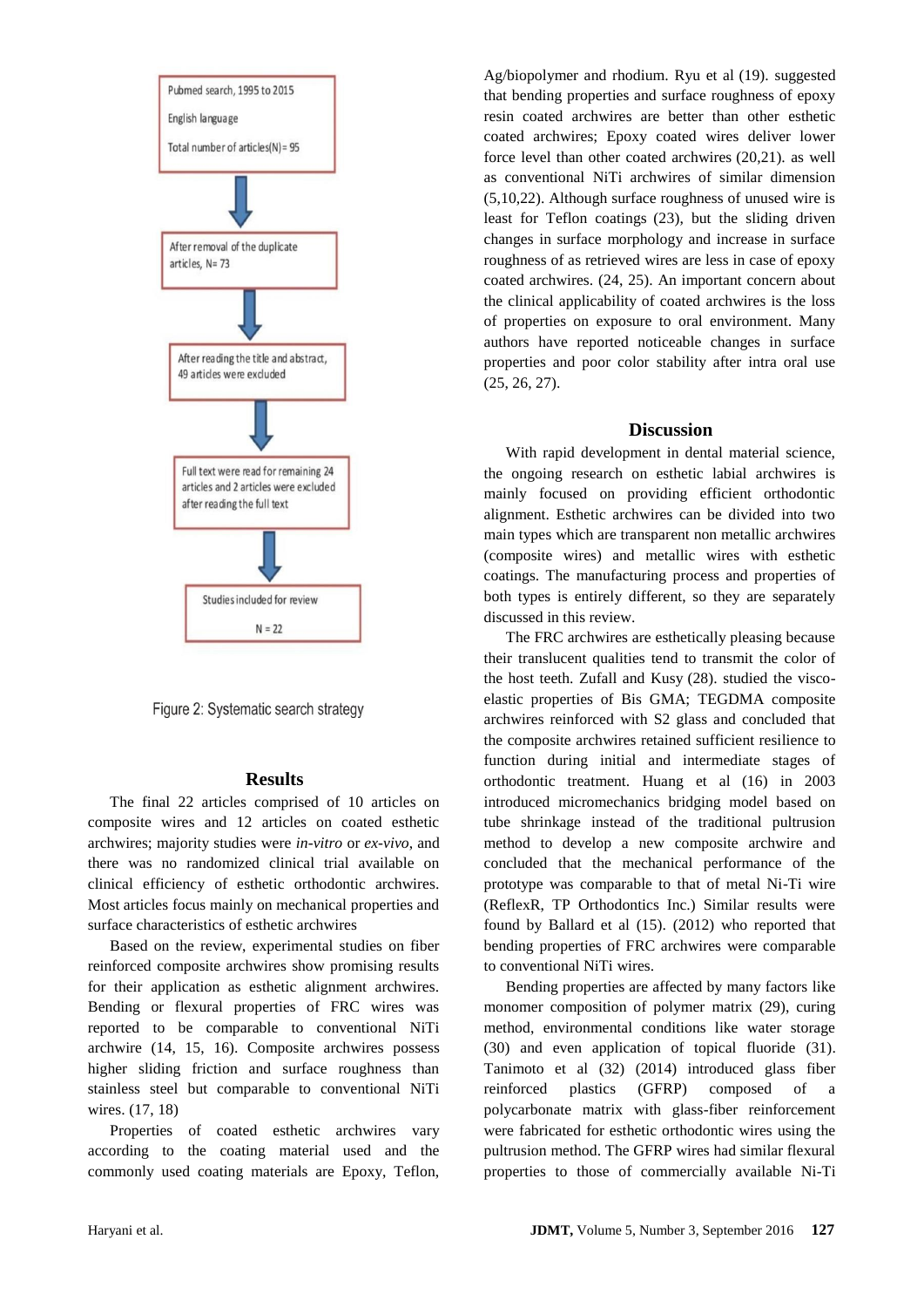wires. Toshihiro et al (33). (2015) evaluated the color stability of laboratory GFRP archwires and found that the GFRPs will maintain high color stability during orthodontic treatment.

Although esthetic composite archwires have a long history of experimentation, they were first commercially introduced in 2008 by BioMers Products as SimpliClear archwire, which has been developed from continuous fibers (E-glass fiber) and epoxy polymer matrix (tube shrinkage technique) and is currently marketed as the first completely clear archwire system for the treatment of mild to complex orthodontic cases

Chng et al (18). (2014) compared the sliding frictional properties of SimpliClear archwires to conventional NiTi wires with simulated wear and surface roughness using scanning electron microscope (SEM) and atomic force microscope (AFM). They found that FRC and NiTi wires show statistically comparable frictional wear when used with ICE, Gemini, Clarity, and SmartClip brackets

The second category of esthetic archwire materials is coated esthetic archwires, which differ according to the type of core metal used; i.e. either nickel-titanium or stainless steel and the esthetic coating used, which can be epoxy-resin, Teflon or polytetrafluoroethylene (PTFE), parylene or silver-polymer, rhodium or less commonly palladium. These archwires also vary based on the thickness of coating, area of coating (full coverage or labial surface only), manufacturing process and mechanical properties.

Epoxy resin is the most commonly used coating material because of its excellent adhesion, chemical resistance, electrical insulation, and dimensional stability. Epoxy coating is achieved by a method called as Electrostatic coating or  $E$  – coating in which a high voltage charge is applied to the archwire and atomized liquid epoxy particles are air sprayed over the wire surface. This gives a 0.002-inch thick epoxy covering around the wire. (34) Increased thickness of coating alters the mechanical properties of the wire due to reduced thickness of NiTi.

Polytetrafloroethylene coating is also commonly used material for esthetic coating. PTFE, which is commonly recognized by the DuPont Co brand name Teflon® , is a synthetic polymer consisting wholly of carbon and fluorine. Due to the strength of the carbonfluorine bonds, PTFE is nonreactive, heat-resistant, and hydrophobic. PTFE coating is done by a method called as thermal spraying in which atomized Teflon particles are used to coat the sandblasted wire surface using clean compressed air as a transport medium. This is further heat treated in a chamber furnace. PTFE coating has a thickness of 0.001 inch. Teflon coated esthetic archwires are supplied by Rocky Mountain Orthodontics (RMO) as FLI wire and Nitanium or tooth tone arch wire by OrthoOrganizer both have coating only on the labial side to decrease friction and thickness of coating.

Esthetic versions of the commonly used Sentalloy and Bioforce wires were developed by GAC in 2008 by Rhodium coating to be used with Inovation C selfligating brackets, which have an active clip covered with rhodium.

Elayyan et al (5). Compared the load deflection properties of epoxy coated Ultraesthetic wires of 0.016 in and  $0.018 \times 0.025$  in dimension (G&H wire) with non-coated wires of same dimension and same manufacturer. They found that Ultraesthetic coated archwires produced lower loading and unloading forces than uncoated wires of the same nominal dimensions. Kaphoor et al (22). (2012) compared load deflection properties of epoxy coated NiTi with same dimension of uncoated NiTi from 4 different manufacturers. They noted that aesthetic coated archwires delivered statistically significant lower loading and unloading forces than uncoated wires of same dimensions for Ultraesthetic (G&H), Spectra (GAC international) and plastic coated NiTi (Ortho Organizer), however no difference was found for Reflex esthetic wire (TP orthodontics). Similar results by Alavi et al (21). (2012)

Rudge et al (35) (2015) compared surface roughness and frictional resistance of fully coated, partially coated and rhodium coated 'aesthetic' nickel-titanium (NiTi) archwires with conventional NiTi and Stainless steel wires. They showed that coated archwires generally exhibited higher friction than uncoated controls. Choi et al (24). (2015) investigated the effect of sliding on surface properties of various esthetic NiTi wires (epoxy resin-coated, Teflon-coated, and Ag/biopolymer-coated) over stainless steel and ceramic brackets and suggested that epoxy resin-coated archwires were best for both esthetics and tooth movement when only considering surface roughness

Despite the well-known color stability of orthodontic appliances such as brackets and ligatures, the color stability of esthetic orthodontic wires is poorly understood. The color of coated archwires tends to change over time, the coating splits by exposing the underlying metal (6, 10, 26). Type of coating material and its surface roughness play decisive roles in the extent of the discoloration. Color changes can be examined using the CIE L\*a\*b\* color system. This system is one of the most popular and universally used systems for dentistry. Most authors have suggested that there is deterioration of color and increased surface roughness of coated archwires after their use. (25, 36). Elayyan et al (10). (2008) observed that retrieved epoxy coated Ultraesthetic archwires (G&H) showed discoloration, ditching, and delamination and only 75% of the coating was present and 25% of the coating was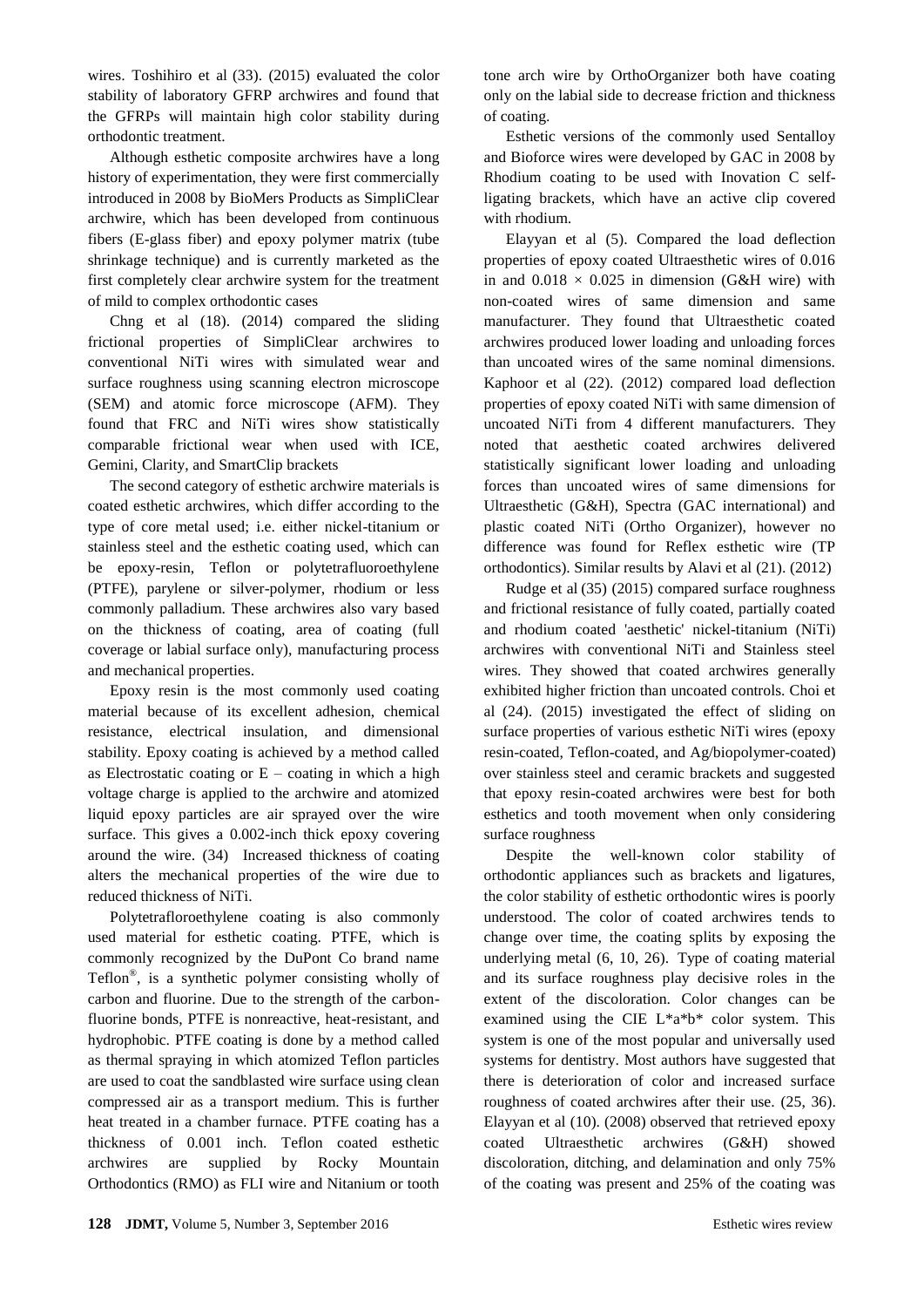lost within 33 days in vivo. da Silva *et al*<sup>27</sup> stated that all esthetic archwires assessed in their study showed noticeable color changes after 21 days in staining solutions. Coated wire NiTi (Trainerio, Rio Claro, SP, Brazil) and tooth tone plastic coated (Ortho organizers, Sao Marcos, Calif) wires showed less color change

## **Conclusion**

With growing demand of esthetic orthodontic appliances, the need for tooth colored archwires with better appearance, physical properties and durability is the present challenge to manufacturers; and more in vivo studies of these archwires are needed. Till now, there is no evidence of any single esthetic archwire being clinically superior to conventional archwires being used is available. Fiber reinforced composite archwires with newer types of polymers can be the future of esthetic archwires and might completely replace the conventional metallic archwires.

### **References**

- 1. Lagravere MO, Flores-Mir C. The treatment effects of Invisalign orthodontic aligners: a systematic review. J Am Dent Assoc 2005; 136:1724-1729.
- 2. Ye L, Kula KS. Status of lingual orthodontics. World J Orthod 2006; 7:361-368.
- 3. Lee YK. Colour and translucency of tooth-coloured orthodontic brackets. Eur J Orthod 2008; 30:205- 210.
- 4. FeuD, CatharinoF, Duplat CB, Capelli JJ. Est hetic perception and economic value of orthod ontic appliances by lay Brazilian adults. Dental Press J Orthod. 2012; 17:102‐114.
- 5. Elayyan F, Silikas N, Bearn D. Mechanical properties of coated superelastic archwires in conventional and self-ligating orthodontic brackets*.*  Am J Orthod Dentofacial Orthop 2010; 137:213- 217.
- 6. Kusy RP. The future of orthodontic materials: the long-term view. Am J Orthod Dentofacial Orthop*.*  1998;113:91–95
- 7. Kusy RP. A review of contemporary archwires: their properties and characteristics. Angle Orthod 1997; 67:197-208.
- 8. Goldberg AJ, Burstone CJ. The use of continuous fiber reinforcement in dentistry. Dent Mater. 1992; 8: 197-202
- 9. Burstone CJ, Liebler SAH, Goldberg JA. Polyphenylene Polymers as Esthetic Orthodontic Archwires. Am J Orthod Dentofacial Orthop 2011;139(4) :e391-e398
- 10. Elayyan F, Silikas N, Bearn D. Ex vivo surface and mechanical properties of coated orthodontic archwires. Eur J Orthod 2008;30:661-667
- 11. Zegan G, Sodor A, Munteanu C. Surface characteristics of retrieved coated and nickeltitanium orthodontic archwires. Rom J Morphol Embryol 2012;53:935-939
- 12. Kim Y, Cha JY, Tahk SG. Comparison of frictional forces between aesthetic orthodontic coated wires and self-ligation brackets. Korean J Orthod. 2014;44:157-167
- 13. Proffit W R, Fields H W 2002 Contemporary orthodontics, 3rd ed. Mosby Inc., St Louis
- 14. Zufall S, Kusy R. Stress relaxation and recovery behavior of composite orthodontic archwires in bending. Eur J Orthod 2000;22:1-12
- 15. Ballard RW, Sarkar N, Irby M, Armbruster P, Berzins D. Three-point bending test comparison of fiber-reinforced composite archwires to nickeltitanium archwires. Orthodontics (Chic.) 2012; 13:1, 46:51
- 16. Huang Z, Gopal R, Fujiara K, Ramakrishna S, Loh PL, Foong WC, Chew C L. "Fabrication of a New Composite Orthodontic Archwire and Validation by a Bridging Mecromechanics Model" Biomaterials 2003;24: 2941-2953.
- 17. Zufall S, Kennedy K, Kusy R. Frictional characteristics of composite orthodontic archwires against stainless steel and ceramic brackets in the passive and active configurations. J Mater Sci Mater Med 1998;9:611-620
- 18. [Chng CK,](http://www.ncbi.nlm.nih.gov/pubmed/?term=Chng%20CK%5BAuthor%5D&cauthor=true&cauthor_uid=24950433) [Foong K,](http://www.ncbi.nlm.nih.gov/pubmed/?term=Foong%20K%5BAuthor%5D&cauthor=true&cauthor_uid=24950433) [Gandedkar NH,](http://www.ncbi.nlm.nih.gov/pubmed/?term=Gandedkar%20NH%5BAuthor%5D&cauthor=true&cauthor_uid=24950433) [Chan YH,](http://www.ncbi.nlm.nih.gov/pubmed/?term=Chan%20YH%5BAuthor%5D&cauthor=true&cauthor_uid=24950433) [Chew CL.](http://www.ncbi.nlm.nih.gov/pubmed/?term=Chew%20CL%5BAuthor%5D&cauthor=true&cauthor_uid=24950433) A new esthetic fiber-reinforced polymer composite resin archwire: a comparative atomic force microscope (AFM) and field-emission scanning electron microscope (FESEM) study. Prog Orthod. 2014;15(1):1-9
- 19. Ryu SH, Lim BH, Kwak EJ, Lee GJ, Choi S, Park K. Surface ultrastructure and mechanical properties of three different white coated NiTi archwires. Scanning 2015;37:414-421